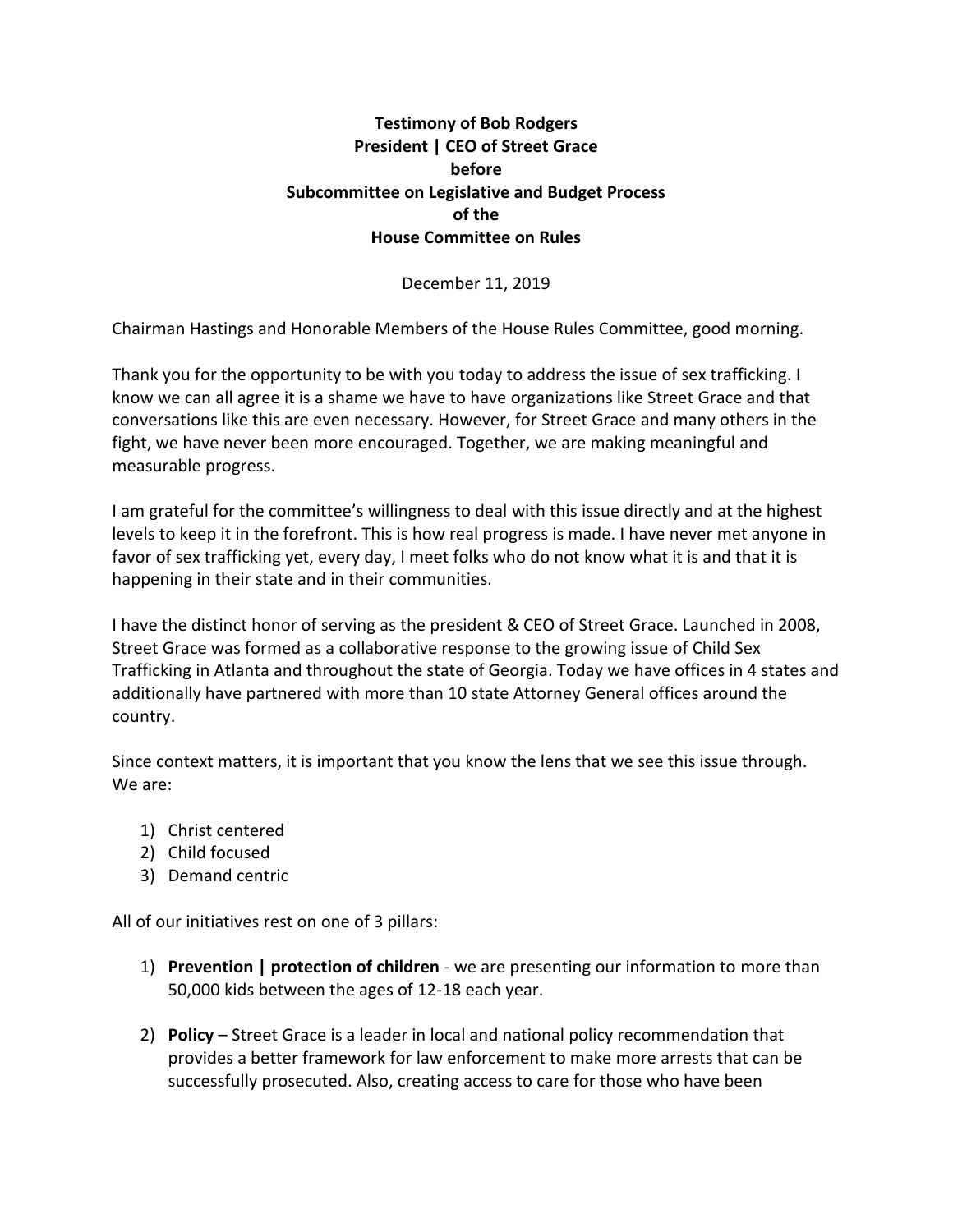victimized by this crime while ensuring the perpetrators – the traffickers and the buyers of sex (who are also traffickers) face appropriate convictions and sentencing.

**3) Pursuit –** through the use of learning Artificial Intelligence and Chatbots even as we sit here in this hearing today we have technology deployed in @15 cites in 8 states identifying bad actors who are attempting to purchase sex with children. Let's be clear, I don't mean in any way to be offensive or disrespectful but I think it is important that we call it out for what it is. It is the exchange of something of value to rape a child, repeatedly. It must be stopped; no child deserves this.

I mentioned this was an encouraging time to be in the fight against sex trafficking. I would briefly like to highlight a couple of those reasons and I am happy to comment further, if needed, in the Q&A or after the hearing:

- 1) On this issue, there is a greater level of collaboration and cooperation occurring between government, NGO's, law enforcement, corporations, the Academy, faith communities, community groups and more. Many states are benefitting from this more now, than at any point in the past. We just saw a very practical example of this earlier this year in Atlanta as we came together to create a web of protection around our city as we hosted the Super Bowl. While it was not perfect, it worked.
- 2) We are acknowledging that restorative care for those who have been victimized by this is critical. They need, and deserve, the best gold standard of medical care, mental health and skills support, and other resources. BUT,
- 3) We will never end the issue by following it around and helping those impacted work to put the pieces back together. They deserve more and we can do better. We must look at this as the illegal business that it is and we strategically work to dismantle it.
- 4) We will never end sex trafficking one arrest, one rescue and one prosecution at a time we must scale up. The use of AI, Chatbot and other technology allows us to keep pace with the traffickers and the tools they use
- 5) There is a growing acceptance towards removing the cloak of anonymity for the buyers of illegal sex – laws are being passed that allows for the arrest and exposure of those who are caught.

These are meaningful reasons we have cause for encouragement. And, there is more to do to continue to make measurable progress.

1) Allocate additional funding for prevention and evidenced based demand reduction strategies. Historically, overwhelmingly, the funding has gone towards restorative care.